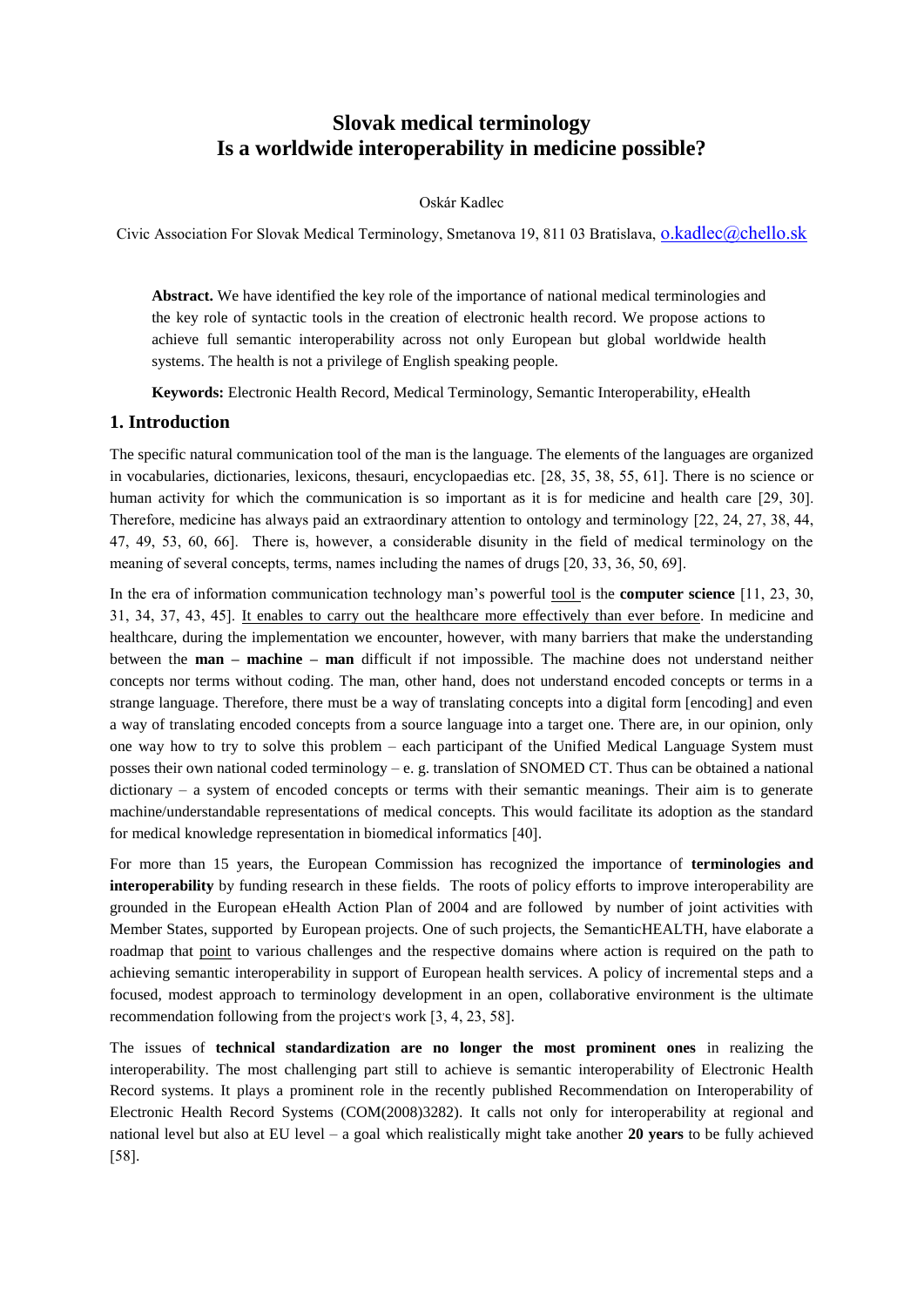As far as we know, however, there are no studies on interoperability between medical terminologies in the countries of the Slav community. It is, therefore, an important challenge to form prerequisites, – organizational, institutional as well as personal ones – for the development of semantic and syntactic tools enabling the interoperability between the languages of member states of EC and Slav languages.

## **2. What does semantic interoperability mean?**

According to the Recommendation of EC semantic interoperability [58] means ensuring that precise meaning of exchanged information is understandable by any other system or application not initially developed for this purpose, whereas computer interoperability of electronic health record means the ability of two or more electronic health record systems to exchange both computer interpretable data and human interpretable information and knowledge [58].

There are **four levels of interoperability,** two of them relating to semantic interoperability (SIO). To explain and distinguish the 4 different levels, consider the following scenario [58]: 50-year old patient recently moved from Slovakia to Ireland to take up his new job. A few weeks after arrival, he falls ill, consults his local (Irish) general practitioner (GP) and is transferred to the next hospital for further tests. Depending on the level of established SIO the hospital has to initiate the following steps:

Level  $0 -$  no interoperability at all: The patient has to undergo a full set of lengthy investigations for the doctor to find out the cause of his severe pain. Unfortunately, results from the local GP as well as from his Slovak GP are not available at the point of care within the hospital due to the missing technical equipment.

Level 1 – technical and syntactical interoperability: patient's doctor in the hospital is able to receive electronic documents that were released from the Slovak GP as well as his local GP upon request. Widely available applications supporting syntactical interoperability (such as web browsers and email clients) allow the download of patient data and provide immediate access. Unfortunately, none of the available doctors in the hospital is able to translate the Slovak document and only human intervention allows interpretation of the information submitted by the local GP to be added into the hospitals information system.

Level 23 – partial semantic interoperability: The Irish hospital doctor is able to securely access, via the Internet, parts of patient's Electronic Health Record released by his Slovak GP as well as by the local GP that he had visited just hours earlier. Although both documents contain mostly free text, fragments of high importance (such as demographics, allergies, diagnoses, and parts of medical history) are encoded using international coding schemes, which the hospital information system can automatically detect, interpret and meaningfully present to the attending physician.

Level 3 – full semantic interoperability, co-operability: In this ideal situation and after a thorough authentication took place, the Irish hospital information system is able to automatically access, interpret and present all necessary medical information about the patient to the physician at the point of care. Neither language nor technological differences prevent the system to seamlessly integrate the received information into the local record and provide a complete picture of the patient's health as if it would have been collected locally. Further, the anonymous data feeds directly into the tools of public health authorities and researchers.

It must be kept in mind that SIO implementation also depends on social, cultural and human factors within respective organisation, region and country, system and time period.

### **3. Classification, Nomenclatures and Thesauri**

Statistically reliable data based on qualified **classifications** are essential for an efficiently regulated Health Care System [35, 38, 55, 61]. Appropriate classifications help to unite various medical terms. [5, 42, 51, 52, 68], There are many classification systems in medicine and Health Care Systems, as follows

**ICD [10]** – International Classification of Diseases released by the World Health Organization [WHO] serves globally as a diagnosis related classification and is the basis for internationally comparable mortality. However,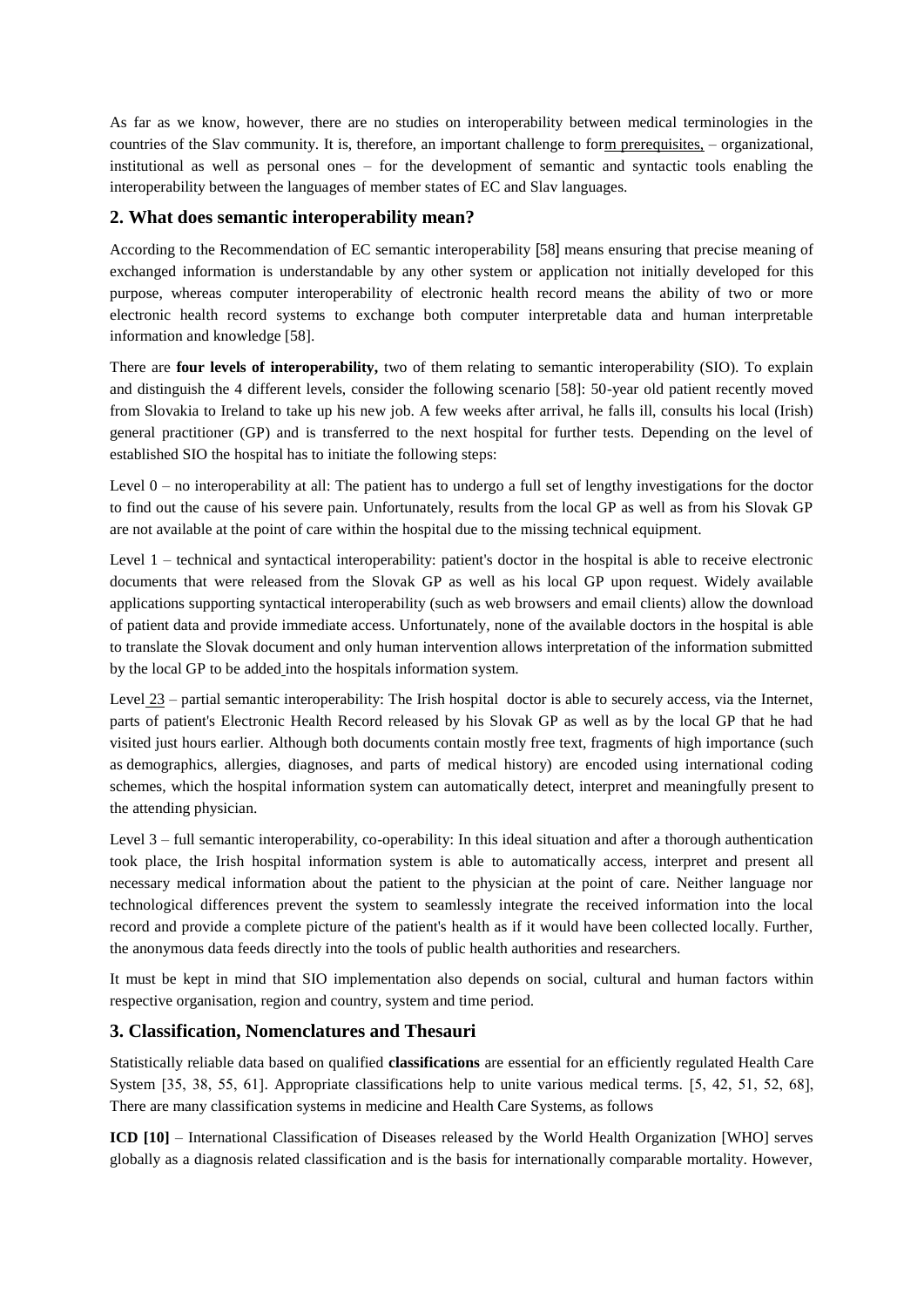many countries have issued their own version of ICD. For example Deutsches Institut für medizinische Dokumentation und Information [DIMDI], in GB ICD-9 is still in use and so on.

There are also versions of ICD-10, such as **ICD-O-3** – a special adaptation for the documentation of tumours, **ICF** – International classification of Functioning, Disability and Health. It is a result of medical progress and the rising life expectancy age, chronic illnesses and the treatment of persons with permanent defects. The concept of "disease" itself is no longer sufficient to describe the population's state of health etc. [67].

**MeSH** – the Medical Subject Headings, a medical thesaurus published and annually updated by the US National Library of Medicine (NLM) in Bethesda (Maryland, USA). It is used for cataloguing library holdings and indexing databases that are produced by the NLM (e. g. MEDLINE). Since a comparable thesaurus is missing, the MeSH has been translated into many languages including Slovak and among others also German [46].

**UMLS** – United Medical Language System that includes medical terms and semantic relations between them. The terms originate from about 100 heterogeneous conceptual order systems and medical nomenclatures of many languages. DIMDI for example supplies extensive German-language vocabularies to the UMLS annually and, in the meantime, has made German second most frequent language in the Metathesaurus [64].

**SNOMED CT**® (Systemized Nomenclature of Medicine Clinical Terms) & **IHTSDO** (International Health Terminology Standards Development Organization in Copenhagen [Denmark] was formed in 1991 by USA's SNOMED RT and UK's CTV3 (Read codes). SNOMED CT owned by the College of American Pathologists [Northfield, DC] [32,52, 56, 57].

SNOMED  $CT^{\circ}$  is a comprehensive clinical terminology that provides clinical content and way of expressing for **clinical documentation and reporting**. It can be used to code, retrieve, and analyse clinical data. The terminology comprises concepts, terms and relationships with the objective to precisely represent clinical information across the scope of health care. Content coverage is divided into 19 hierarchies (e. g. clinical finding, procedure, observable entity etc.).

SNOMED CT provides a **standard for clinical information**. Software application can use concepts, hierarchies, and relationship as a common reference point for data analysis. SNOMED CT serve as a foundation upon which health care organizations can develop effective analysis applications to conduct outcomes research, evaluate the quality and cost of care, and design effective treatment guidelines.

Standardized terminology can provide benefits to clinicians, patients, administrators, software developers and payers. Clinical terminology can assure/offer health care providers more easily accessible and complete information pertaining to the health care process (medical history, illnesses, treatment, laboratory results, etc.) and thus can result in improved patient outcomes. A clinical terminology can allow a health care provider to identify patients based on certain coded information in their records, and thereby facilitate follow-up and treatment.

We would like to inform you about **some problematic issues** with which we are often encountered in the creation of Slovak medical terminology and translation of SNOMED CT $^{\circ}$ .

The vocabulary used to describe terminologies, ontologies, and classification systems has always been a source of confusion, since different authors used the same words differently.[58]

### **4. Unified medical languages and communication barriers**

Most considerations about eHealth are based on a false assumption that there exists an **unique international terminology** (Latin-Greek or English) and it is only a question of time, when all countries will accept and employ it. The history, however, teaches us that there is no nation that renounces its mother tongue of its own free will, even if it would be for it favourable [29, 30].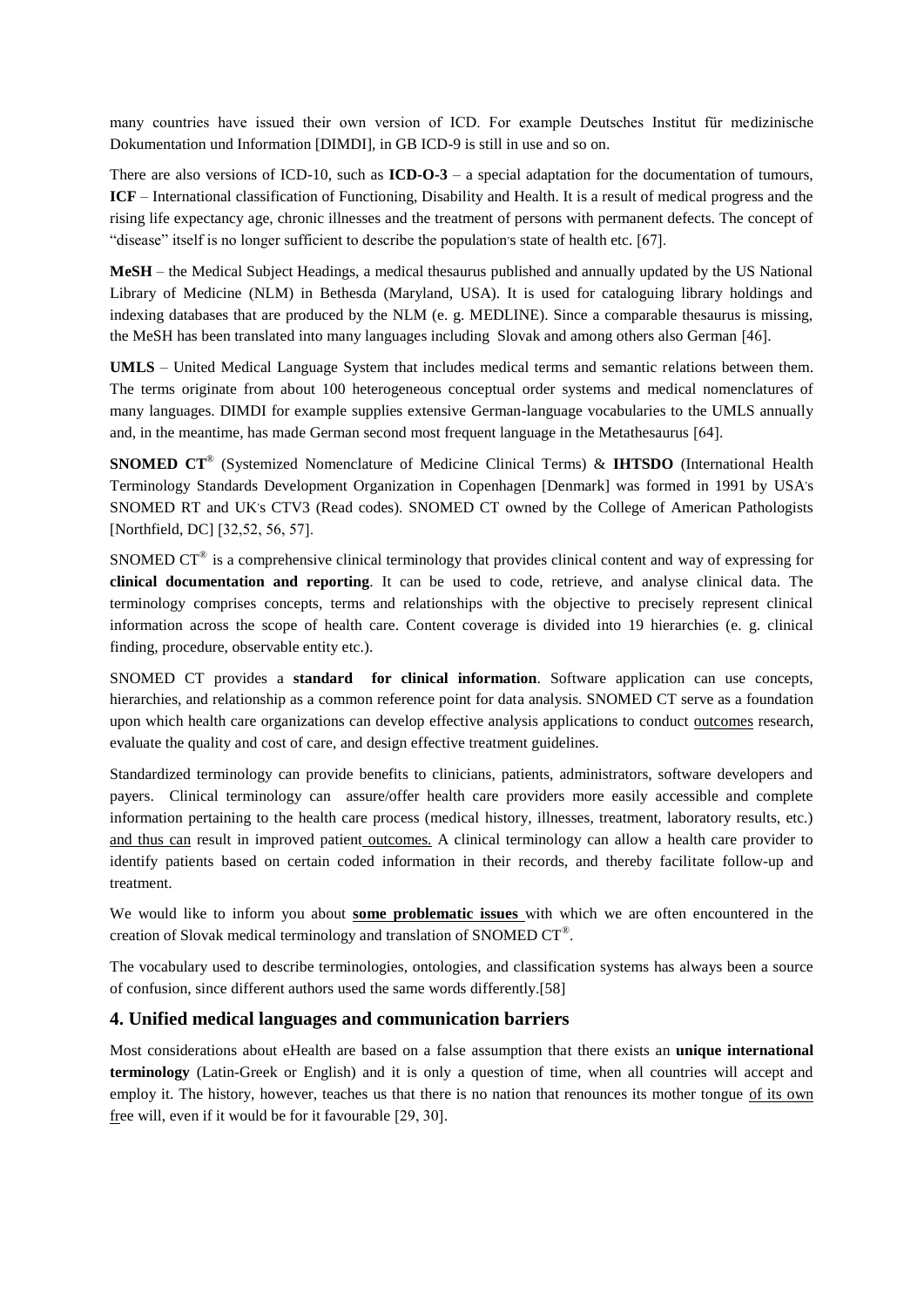Unfortunately, the health care administrators and health care providers are not aware of all real requirements in computerization of medicine and health care system. There are many obstacles that hinder the employment of computers and the implementation of information systems in practice.

The **communication barriers** are various, as follows:

**Inquistic regional barriers** – there are about 3000 thousand languages in the world [without dialects]` the question is: should all the nations have their own medical terminology?

**n interpersonal barriers** – doctor/patient, doctor/other health professionals (it is difficult for the layman to understand many professional terms: should be the medical terms for the patient's sake expressed in colloquial language?)

**number interdisciplinary barriers** – each science has its own language as one of its main characteristics, has its own tools and rules; the language has a function as the organizer of the knowledge etc. (the are more than 100 medical disciplines or branches with their own terminologies; e. g. Terminologia anatomica, Nomina histologica and Nomina embryologica, which act as standards in their fields  $[1,8, 10, 13 - 18, 21, 22, 39, 48, 54, 59, 62, 70,$ 71]. These terminologies are available only in Latin and English and their worldwide adoption is subject to the addition of terms from other languages; on the other hand, Nomina anatomica, the previous standard, has been widely translated)

**Example 3 legislative barriers** – there are many conventional nomenclatures, classifications and other systems reached by mutual achievement between professional or scientific associations, e. g. example Système International of Units and Quantities – SI, International Union of Pure and Applied – IUPAC International Federation of Clinical Chemistry etc.

■ **Alphabetical differences** – Cyrillic, Chinese etc. scripts

■ However, the main problem that could be most easy solved is the discrepancy between **US and European terminologies and standards** 

**A medical terminology enables the employment of information and communication technology in making the health care system more effective and economically favourable.**

Based on the SNOMED CT® every language can formulate its own medical terminology, i. e. its own **extension**  of the core. A number of incorrect and misleading terms are to be replaced. Each term must have a unique code number and must be supplied with a national equivalent. The use of eponyms is discouraged, but a list of well known ones should be appended to facilitate accessibility of older literature. Relevant suggestions about amendments are eagerly awaited and a broad basis of endorsement among the medical scientific world is hoped for.

The nomenclature is presented either per system or organ or according to the main domains of the medical science and health care. An alphabetic index follows medical terminology as well as English and Latin medical terminology list. These translation products should be edited in form of national terminological dictionaries [41, 42].

The creation of coded national medical terminology is, however, only one part of the problems. If we have a dictionary, it does not mean, that we are able to form sentences, statement, judgements and so on. Each interested party or the system as a whole must have available **syntactic tools** for forming electronic health records and similar products.

We consider the work on the creation of **national coded medical terminology** as a starting point for any further activities associated with the computerization of the healthcare system.

The **National eHealth Strategy** included in the implementation priorities for eHealth development in Slovakia a possibility of the existence of the **national terminology** as a prerequisite, something for granted, but which really in a consistently and coded form does not exists.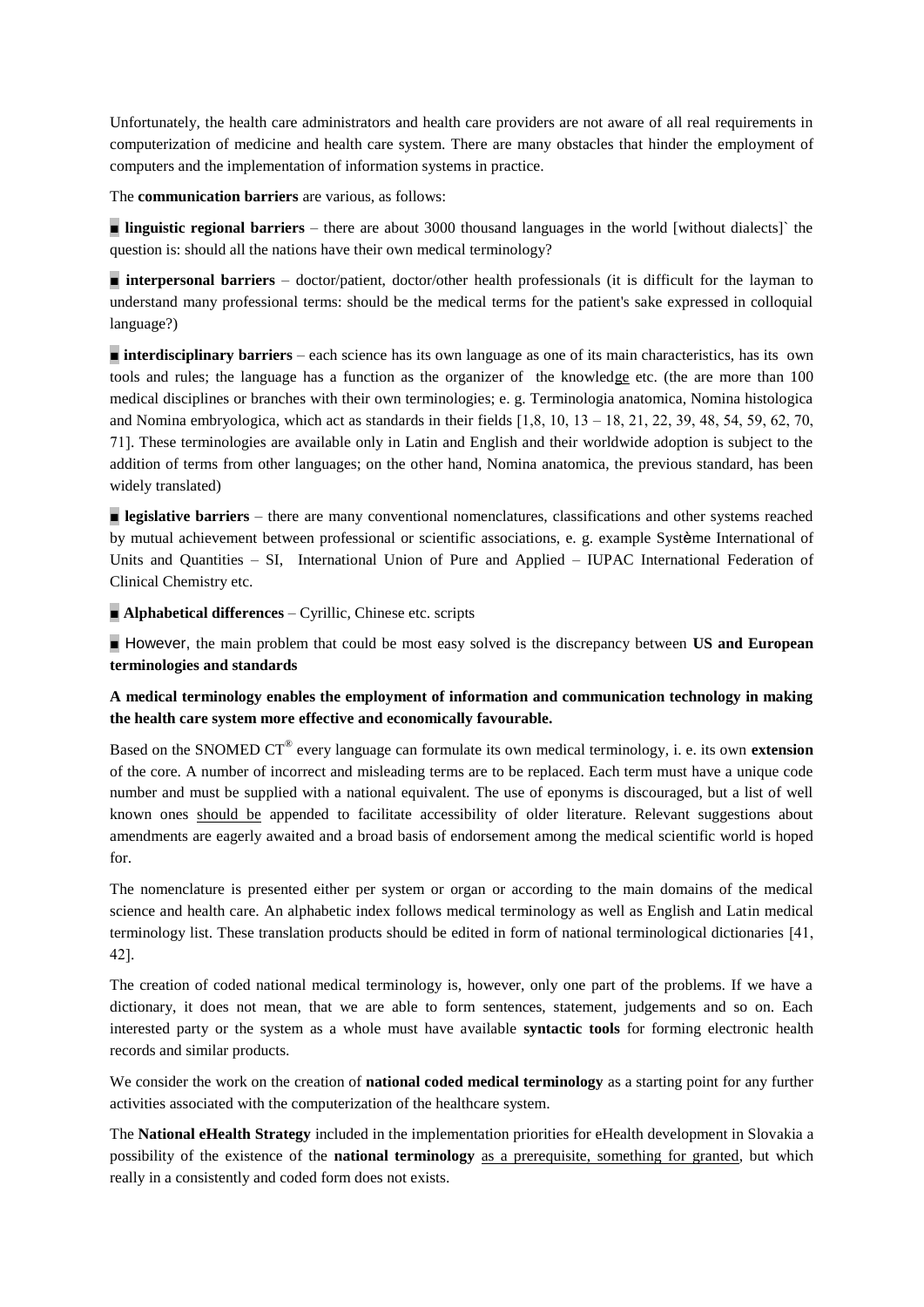The most important issues of the National eHealth Strategy comprise these tasks:

■ development of the National Healthcare Information System

■ healthcare related national portal for both, professionals and public

■ upgrading the network of national healthcare providers with provisions for domestic and international interoperability

■ citizen and professional electronic health identification cards

■ ePrescription/e-Medication

■ active participation in development of electronic health record in close cooperation with EuroRec and ProRec Center Slovakia

■ telemedicine and independent living

 $\blacksquare$  ICT supported home – health and social – care systems [65]

■ knowledge based advisory and decision support (expert) systems for general practitioners, clinicians, and management

■ introduction of the surveillance systems with regard to clinical practices, patient, safety, and quality of care certification of clinical guidelines

■ application of ICT and healthcare related standards (from CEN TC<sub>251</sub> and ISO<sub>215</sub>, SNOMED CT, HISA,  $DICOM$ , ...

## **5. Summary and propositions**

As the most important tasks in the field of the computerization of eHealth we can consider:

1. **Unification of International systems** of terminology, nomenclature and classification (SNOMED CT, MeSH, ICD, SI etc.) and their worldwide acceptance. Unfortunately, disunity of expression of names of units and quantities still persists mainly in physics, chemistry and biochemistry, e. g. of the names of measures, weights, lengths etc.

**2.** Creation of a system of **coded unified and certificated national medical terminology** as a whole and according it particular domains (biology and genetics, anatomy, histology, embryology, individual disciplines of clinical medicine and paramedical sciences and so on); elaboration of a database of preferred medical terms and of their synonyms and eponyms.

**3. Inclusion of the medical terminology in the national thesauruses** (Corpus) and coordination of terms from other related discipline ("exact" sciences, as biophysics, biochemistry and molecular biology, "metatheoretical" sciences, as biomathematics, biostatistics, etc., psychology, sociology, ethics etc.).

**4.** Establishment of an **Expert Committee for settlement of a Consensus between Slave nations** in the field of coded medical terminology that will enable interoperability between them in terms of worldwide medicine without frontiers.

**5. Putting a section (column) in the web side of JULS** with editorial board as an informal body devoted to the **international questions of medical terminology.**

#### **References**

1. Anatomické názvoslovie. Vydavateľstvo SAV, Bratislava, 576 p (1962).

2. Becher, I., Lindner, A., Schulze, P.: Lateinisch-griechischer Wortschatz in der Medizin. Berlin, Volk und Gesundheit 251 p. (1986).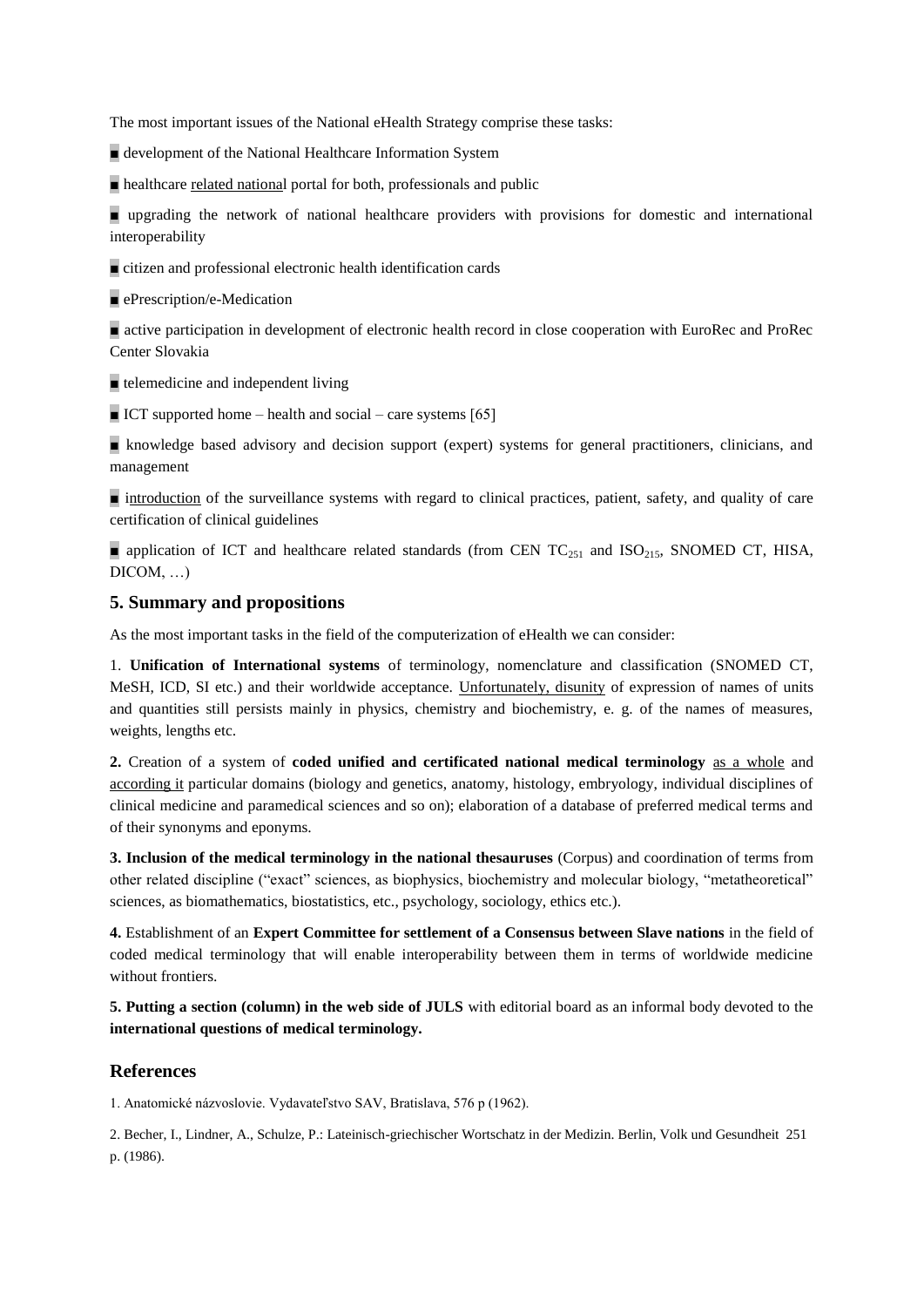3. Centre for Health Informatics & Miltiprofessional Education (CHIME), "The Good European Health Record", available from: http://www.chime.ucl.ac.uk/work-areas

4. Commission on the European Communities: e-Health – making healthcare better for European citizens: An action plan for a European e-Health Area. 2004 Available from: <http://europa.eu.int/information> societyx/doc/qualif/health/COM 2004 0356 F EN ACTE.pdf (accessed 2006-11-21).

5. Dorland, s Illustrated Medical Dictionary. 29th ed., W. B. Saunders Company, Philadelphia, 2987 p. (2000)

**6. Duden.** Das Wörterbuch medizinischer Fachausdrücke. 4. vyd. Mannheim, Bibliographisches Institut, Stuttgart , Thieme Verlag, 744 p. (1985).

7. Ďuriš, I.: K problému elektronického chorobopisu. In O. Kadlec (ed.): Elektronická medicína. Bratislava, Asklepios, p. 22  $-25(2008)$ .

8. Dvořák, J.: Srovnávací slovník anatomických nomenklatur. Praha, SZN, 293 p. (1960).

9. Encyklopedičeskij slovar medicinskich terminov. 1–3. Moskva. Sovetskaja encyklopedija, 463 p., 447 p., 512 p. (1982 – 1984).

10. Feneis, H.: Anatomický obrazový slovník. GRADA Publishing, Praha (1996).

11. Fitoš, E.: e-Medicatiopn – rakúsky príklad elektronickej komunikácie v systéme zdravotníckej starostlivosti. In O. Kadlec (ed.): Elektronická medicína. Bratislava, Asklepios, p. 55 (2008).

12. Health Level Seven, Inc., "HL7 Version 3 Standards" 2005, homepage on the Internet, available from: http://www.hl17.cz/.

13. Holomáňová, A., Brucknerová, I.: Míľniky v histórii anatomického názvoslovia. In M. Weis (ed.): Medicína a informačnokomunikačné technológie.Bratislava, Asklepios, p. 14 – 18 (2008).

14. Holomáňová, A., Brucknerová, I.: Srdcocievna sústava. Anatonické názvy. Latinsko-anglicko-slovenský slovník. Vydavateľstvo Elán, Bratislava, 69 p. (2000).

15. Holomáňová A., Ivanová A. Brucknerová. I., Beňuška, J.: Andreas Vesalius – the reformer of anatomy. Bratisl. lek. Listy, 102, č. 1, p. 48 – 54 (2001).

16. Holomáňová, A., Brucknerová, I.: Anatomické názvy III. Latinsko-anglicko-slovenský slovník. Vydavateľstvo Elán, Bratislava, 154 p. (2003)

17. Holomáňová A., Ivanová, A., Brucknerová I.: Mondino – anatomicus clarus. Abstracta 5. medzinárodní sympozium k dějinám medicíny, farmácie a veterinární medicíny. Hradec Králové VJA JEP, p. 49. ISBN 80-85109-34-4 (2001).

18. Holomáňová, A., Ivanová, A., Brucknerová I.: Fragment of Albrecht von Haller's life, Trendy a perspektívy současné morfologie. Plzeň: Ústav histologie a embryologie LF UK, p. 5. ISBN 80-223-8500-6 (2002).

19. Horecký, J.: Základy slovenskej terminológie. Vydavateľstvo SAV, Bratislava, 146 p. (1956).

20. Hügel, H.: Kurze Einführung in die pharmazeutische und medizinische Terminologie. Stuttgart, Deutscher Apotheker-Verlag, 80 p. (1973)

21. Hyrtl, J.: Onomatologia anatomica. New York, Georg Olms Verlag, Hildesheim, 626 p. (1970).

22. Ivanová A.: Anatomická nomenklatúra z historického hľadiska. Bratisl. Lek. Listy 91, n. 2, p. 146 – 173 (1990).

23. Jung, B., Grimson, J.: "Synapses/SynEx goes XML", Studies in Health Technology and Informatics. Vol. 68, p. 906 – 911 (1999).

24. Kábrt J., Chlumská E.: Lékařská terminologie. Avicenum, 2. vyd. Praha, 1980, 324/16 p (1980).

25. Kábrt, J., Kábrt, J., Jr.: Lexiconum medicorum. Druhé, doplněné a přepracované vydáni. Galén, Praha, 1136 p. (2001).

26. Kábrt, J., Valach, V.: Latina pro mediky s přihlédnutím k řečtine. Druhé vydanie, SZdN, Praha (1962).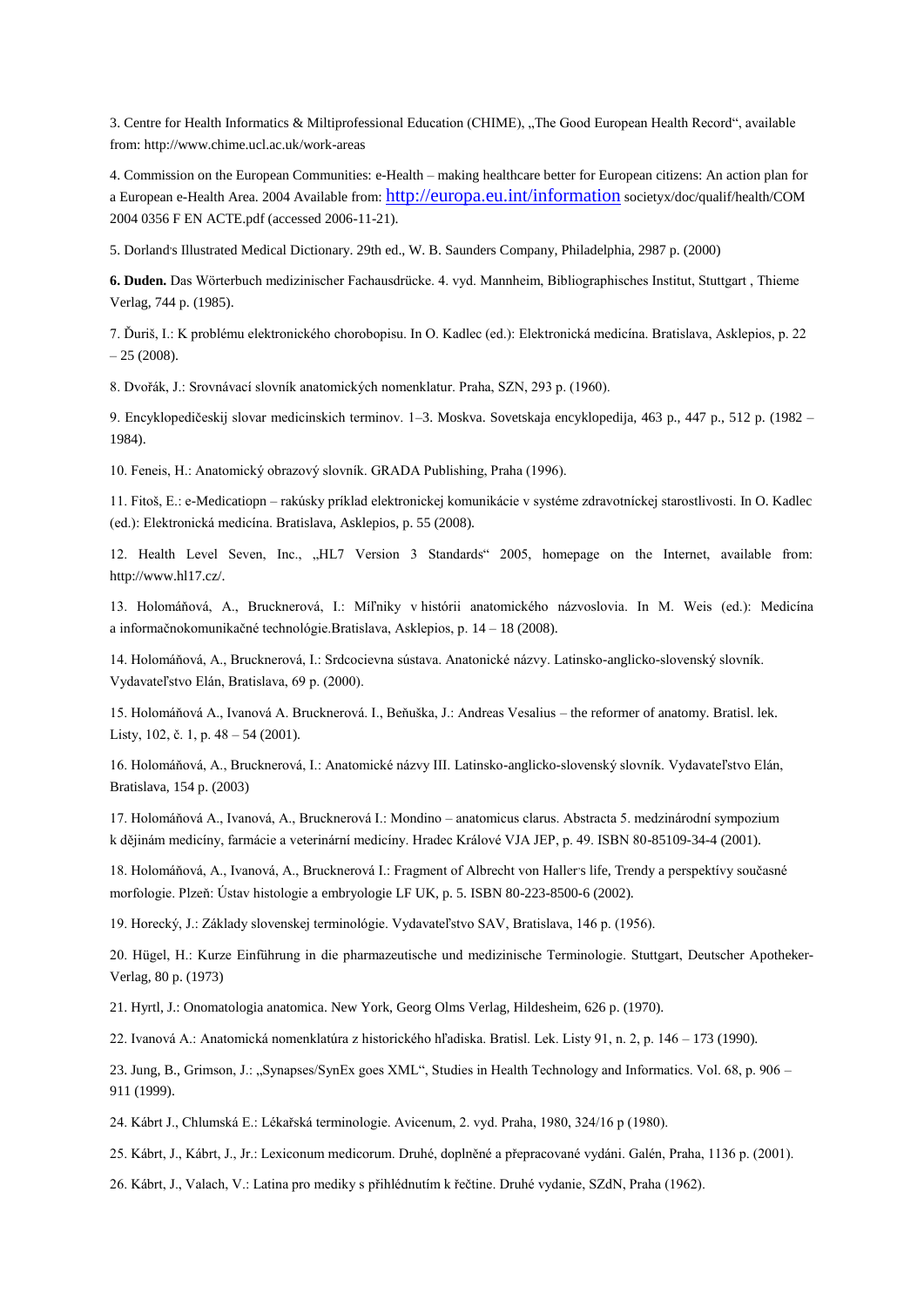27. Kábrt, J., Valach, V.: Stručný lékařský slovník. Tretie vydanie SZdN, Praha (1965).

28. Kadlec, O.: Encyklopédia medicíny. Asklepios, Bratislava 5600 p. (1993 – 2005).

29. Kadlec, O.: Jednotná terminológia v elektronickej medicíne. In O. Kadlec (ed.): Elektronická medicína. Bratislava, Asklepios, p. 7 – 13 (2008).

30. Kadlec, O.: Význam terminológie pre elektronizáciu zdravotníctva. In M. Weis (ed.): Medicína a informačnokomunikačné technológie. Bratislava, Asklepios p. 23 –32 (2008).

31. Kadlec, O., jun.: Skúsenosti s informačnokomunikačnými technológiami vo svete. In M. Weis (ed.): Medicína a informačnokomunikačné technológie. Bratislava, Asklepios, p. 54 – 59 (2008).

32. Kadlec, O., jun.: Základná charakteristika SNOMED CT. In O. Kadlec (ed.): Elektronická medicína. Bratislava, Asklepios 2008, p. 14 – 25 (2008).

33. Kazačenok, T.G.: Posobije po izučeniju farmakologičeskoj terminologii. Minsk. Vyššaja škola, 287 p. (1974).

34. Kovárová, M.: Prínosy implementácie SNOMED CT. In O. Kadlec (ed.): Elektronická medicína. Bratislava, Asklepios, p. 48 – 50 (2008).

35. Krátky slovník slovenského jazyka. Veda, Vydavateľstvo SAV, Bratislava, 1997, 592 p. (1997)

36. Krchňák, Š.: ePreskripcia pohľadom lekárnika. In O. Kadlec (ed.): Elektronická medicína. Bratislava, Asklepios, p. 44 – 47 (2008).

37. Krištúfek, P.: Míľové kroky elektronickej medicíny. In O. Kadlec (ed.): Elektronická medicína. Bratislava, Asklepios, p.  $26 - 29$  (2008).

38. Langová, T.: Anglicko-slovenský slovník medicíny. Veda, Vydavateľstvo SAV, Bratislava, 578 p. (1996).

39. Ledényi, J.: Nomina anatomica. Slovenské telovedné názvoslovie. Matica Slovenská, Turčiansky Svätý Martin, 242 p. (1935).

40. Lipka, J., Mukenšnábl, Z., Horáček, F., Bureš, V.: "Současný komunikačný standard českého zdravotnictví DASTA", In" Zvárová, J., Přečková, P. (eds): Informační technologie v péči o zdraví, EuroMISE s. r. o., Praha, p. 52 – 59 (2004).

41. Manuila, A. (ed.): Progress in Medical Terminology. Basel, S. Karger, 116 p. (1981).

42. Manuila, L., Manuila M. Nicole, Lambert H.: Dictionnaire français de médicine et de biologie. 1 – 4. Ed. Paris, Masson a Cie 1970 – 1975, 865 s., 923 s., 1193 s, 561 p.

43. Marko, P., Janíčková E.: Využitie informačných technológií v praxi všeobecného lekára pre dospelých. In O. Kadlec (ed.): Elektronická medicína. Bratislava, Asklepios 2008, p. 36 – 43.

44. Martinková, K.: K dejinám slovenského názvoslovia. In M. Weis (ed.): Medicína a informačnokomunikačné technológie.Bratislava, Asklepios, p. 7 – 13 (2008).

45. Miro International Pty Ltd®, "Ocean Informatics", 2000 – 2004, homepage on the Internet, available from: [http://oceaninformatics.biz/CMS/index.php](http://oceaninformatics.biz/CMS/index.php.%20(2000). (2000 – 2004).

46. National Library of Medicine, "Medical Subject Headings", homepage on the Internet, available from: htt://www.nlm.nih.gov/MBrowser.html.

47. Nociar, A.: Význam jazyka v medicíne a psychológii. In M. Weis (ed.): Medicína a informačnokomunikačné technológie.Bratislava, Asklepios, p. 19 – 22 (2008).

48. Nomina anatomica, 6 ed., Nomina Histologica, 3 ed., Nomina Embryologica, 3 ed. Churchill Livingstone, Edinburgh (1989).

49. Porep, P., Steudel, W. J.: Medizinische Terminologie. Stuttgart, Georg Thieme Verlag, 330 p. (1974).

50. Praescriptiones magistraliter. 3. vyd. Praha, Avicenum 1974, 431 p. (1974).